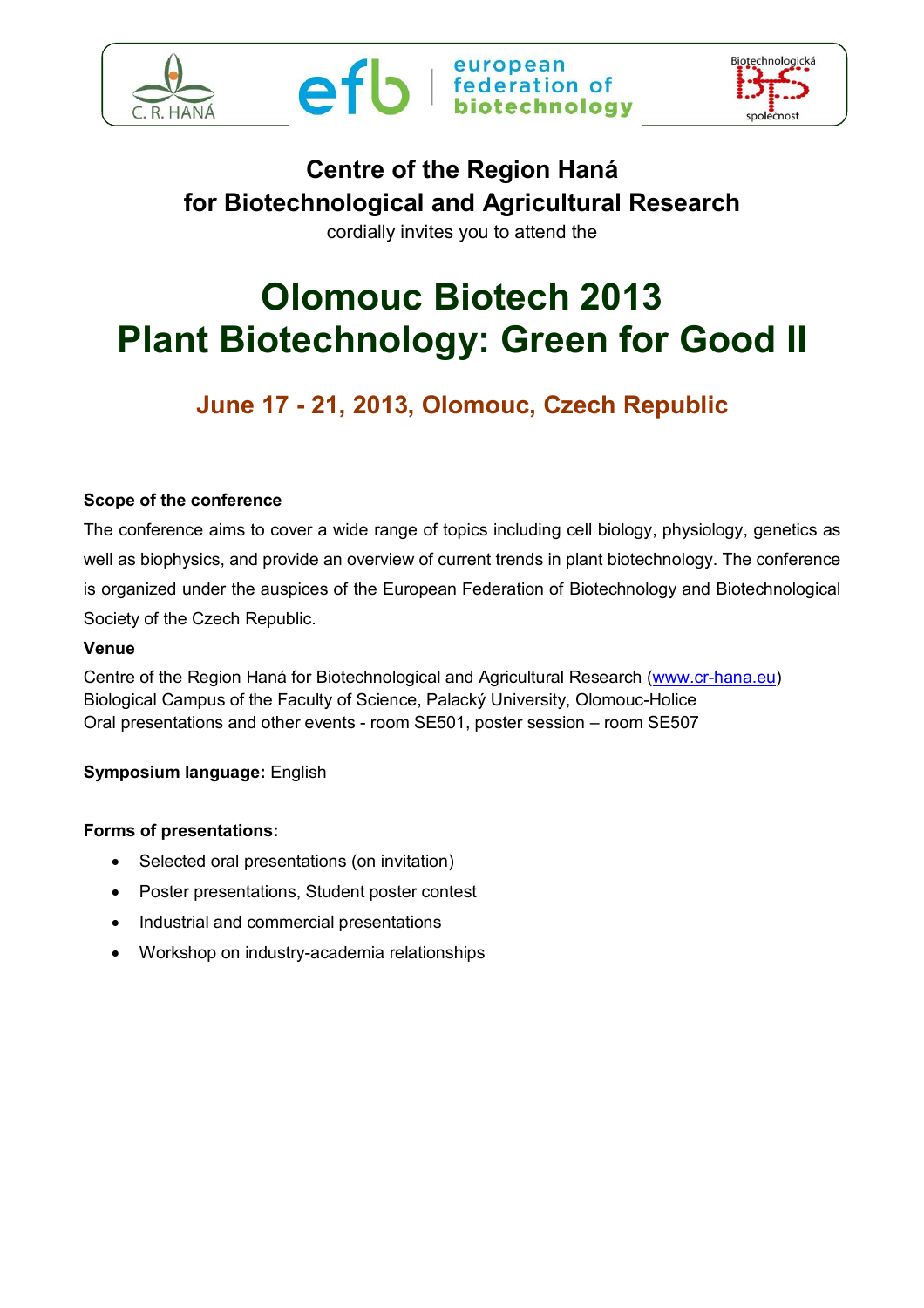#### **PROGRAM OF THE CONFERENCE**

| <b>Monday</b>   | <b>June 17, 2013</b>                                                                                         |
|-----------------|--------------------------------------------------------------------------------------------------------------|
| $10:00 - 14:00$ | Formal opening of C.R. Haná and a press conference                                                           |
| $14:00 - 16:00$ | Registration, poster mounting                                                                                |
| $16:00 - 17:00$ | Opening of the conference                                                                                    |
|                 | <b>Jan Káš</b> , President of the Biotechnology Society of the Czech Republic, ICT<br>Prague, Czech Republic |
|                 | <b>Ivo Frébort, Executive Director of C. R. Haná, Olomouc, Czech Republic</b>                                |
|                 | Jaroslav Doležel, Scientific Director of C.R. Haná, Olomouc, Czech Republic                                  |
| $17:00 - 18:30$ | Keynote lecture                                                                                              |
|                 | <b>Marc van Montagu, President of EFB, University of Gent, Belgium</b>                                       |
|                 | 30 years of transgenic plants                                                                                |
| $19:00 - 21:00$ | Welcome reception                                                                                            |

#### **Tuesday June 18, 2013**

#### **SESSION I – Crop improvement (Chair Ivo Frébort)**

| $09:00 - 09:30$ | Rodomiro Ortiz, Swedish University of Agricultural Sciences, Alnarp, Sweden                |
|-----------------|--------------------------------------------------------------------------------------------|
|                 | From crossbreeding to biotechnology-facilitated improvement of banana and<br>plantain      |
| $09:30 - 10:00$ | Kristin D. Bilyeu, USDA, Columbia, MO, USA                                                 |
|                 | A conventional success story for improving the functionality of soybean oil                |
| $10:00 - 10:30$ | Jaroslav Doležel, C. R. Haná, Olomouc, Czech Republic                                      |
|                 | Advances in plant chromosome genomics                                                      |
| $10:30 - 11:00$ | Coffee break                                                                               |
| $11:00 - 11:30$ | Ivo Frébort, C. R. Haná, Olomouc, Czech Republic                                           |
|                 | GM barley with modulated cytokinin level: aiming at improved yield and stress<br>tolerance |
| $11:30 - 11:50$ | Takashi R. Endo, Kyoto University, Japan                                                   |
|                 | Promotion of homoelogous paring by the rye B chromosomal segments in<br>common wheat       |
| $11:50 - 12:10$ | Michael Abrouk, C. R. Haná, Olomouc, Czech Republic                                        |
|                 | <b>Evolution of Triticae genomes</b>                                                       |
| $12:10 - 13:30$ | <b>Lunch break</b>                                                                         |
| $13:30 - 15:30$ | Guided excursion to the research facilities and experimental fields of<br>C. R. Haná       |
| $15:30 - 16:00$ | Coffee break, poster viewing                                                               |

## **SESSION I – Crop improvement (Chair Jaroslav Doležel)**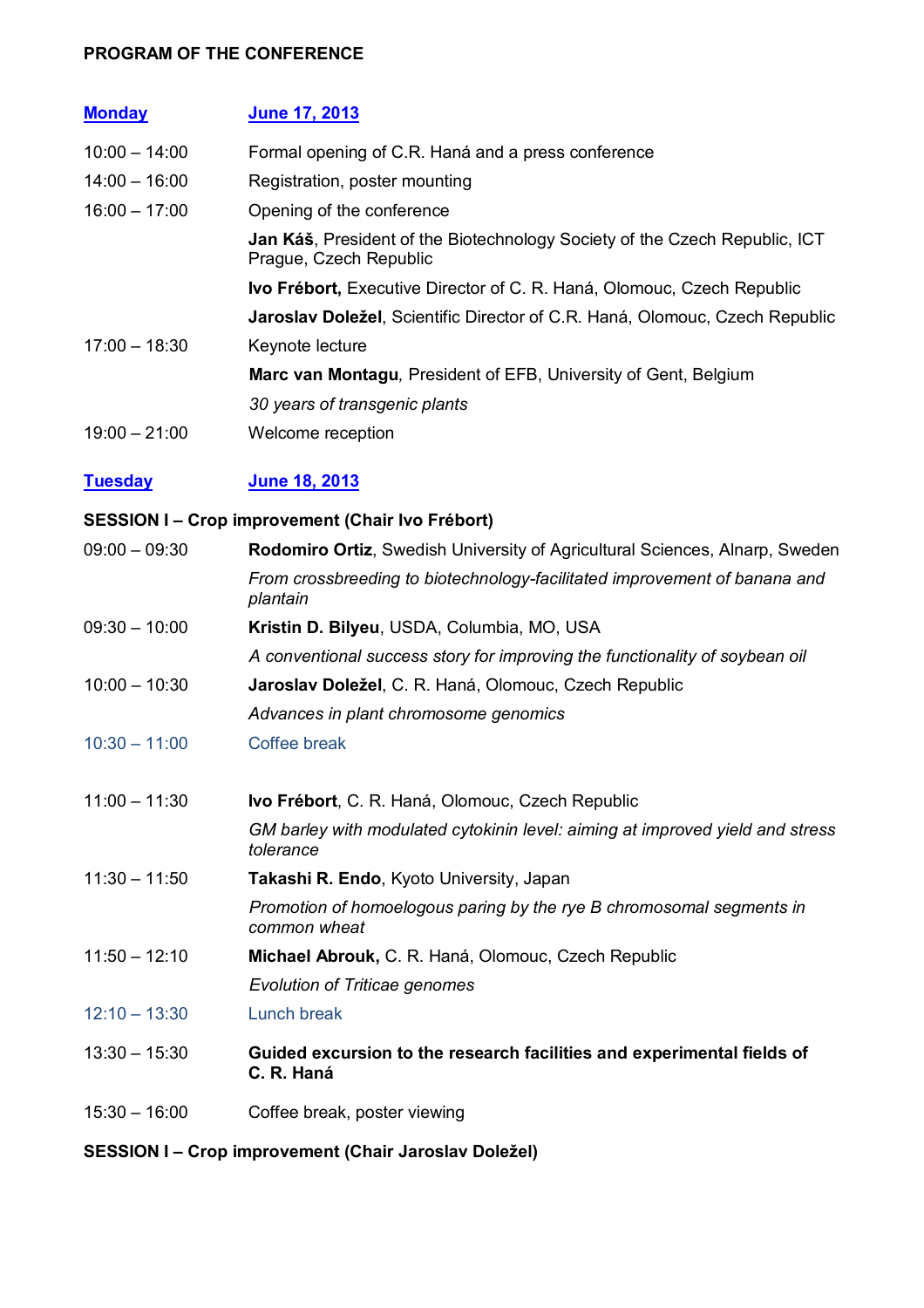| $16:00 - 16:30$ | Francisco Pérez-Alfocea, CEBAS-CSIC, Murcía, Spain                                                                                   |
|-----------------|--------------------------------------------------------------------------------------------------------------------------------------|
|                 | Regulation of source-sink relations to improve crop salt-tolerance: a role for<br>root-to-shoot signalling                           |
| $16:30 - 17:00$ | Karel Doležal, C. R. Haná, Olomouc, Czech Republic                                                                                   |
|                 | New cytokinin derivatives for plant biotechnology and agriculture                                                                    |
| $17:00 - 17:20$ | <b>Hans Motte, University College Ghent, Belgium</b>                                                                                 |
|                 | A chemical screen identifies a cytokinin degradation inhibitor as a strong<br>promoter of shoot regeneration in plant tissue culture |
| $17:20 - 17:40$ | Helena Hanosová, C. R. Haná, Olomouc, Czech Republic                                                                                 |
|                 | Claviceps purpurea as a factory producing ergot alkaloids                                                                            |

### **Wednesday June 19, 2013**

SESSION II – BIO-TECHNO: Industry meets academia (Chair Marc Van Montagu)

| $09:00 - 09:30$ | Silvia Travella, Plants for the Future, European Technology Platform,<br>Brussels, Belgium                                                                   |
|-----------------|--------------------------------------------------------------------------------------------------------------------------------------------------------------|
|                 | European Technology Platform 'Plants for the Future' – European Partnership<br>for Research and Innovation                                                   |
| $09:30 - 10:00$ | Fabio Fiorani, Jülich Plant Phenotyping Centre, Germany                                                                                                      |
|                 | Traits and technologies for plant phenotyping                                                                                                                |
| $10:00 - 10:30$ | Katsuyuki Tanizawa, Osaka University, Japan                                                                                                                  |
|                 | Development of versatile bionanocapsules displaying immunoglobulin-binging<br>domains for application to immunoisensors                                      |
| $10:30 - 11:00$ | Coffee break                                                                                                                                                 |
| $11:00 - 11:30$ | Ralph Hückelhoven, Technische Universität München, Freising, Germany                                                                                         |
|                 | Disease susceptibility as a target of biotechnology for durable resistance?                                                                                  |
| $11:30 - 12:00$ | Tony Bacic, University of Melbourne, Australia                                                                                                               |
|                 | The role of non-starchy polysaccharides (soluble dietary fibre), in particular<br>$(1,3,1,4)$ - $\beta$ -glucans and arabinoxylans in promoting bowel health |
| $12:00 - 12:30$ | M. Tufan Öz, C. R. Haná, Olomouc, Czech Republic                                                                                                             |
|                 | Antimicrobial peptide expression in barley endosperm                                                                                                         |
| $12:30 - 14:00$ | Lunch break                                                                                                                                                  |
| $14:00 - 14:30$ | Yuri Gleba, Nomad Bioscience and Icon Genetics, Munich, Germany                                                                                              |
|                 | Plant biotechnology Based on Transient Agrobacterium Delivery                                                                                                |
| $14:30 - 15:00$ | Martin Trtilek, Photon Systems Instruments, Brno, Czech Republic                                                                                             |
|                 | PlantScan - New tool in high throughput Phenotyping                                                                                                          |
| $15:00 - 17:30$ | Poster session                                                                                                                                               |
| $17:30 - 18:00$ | Awards of student poster contest (Marc Van Montagu and Jaroslav Doležel)                                                                                     |
|                 |                                                                                                                                                              |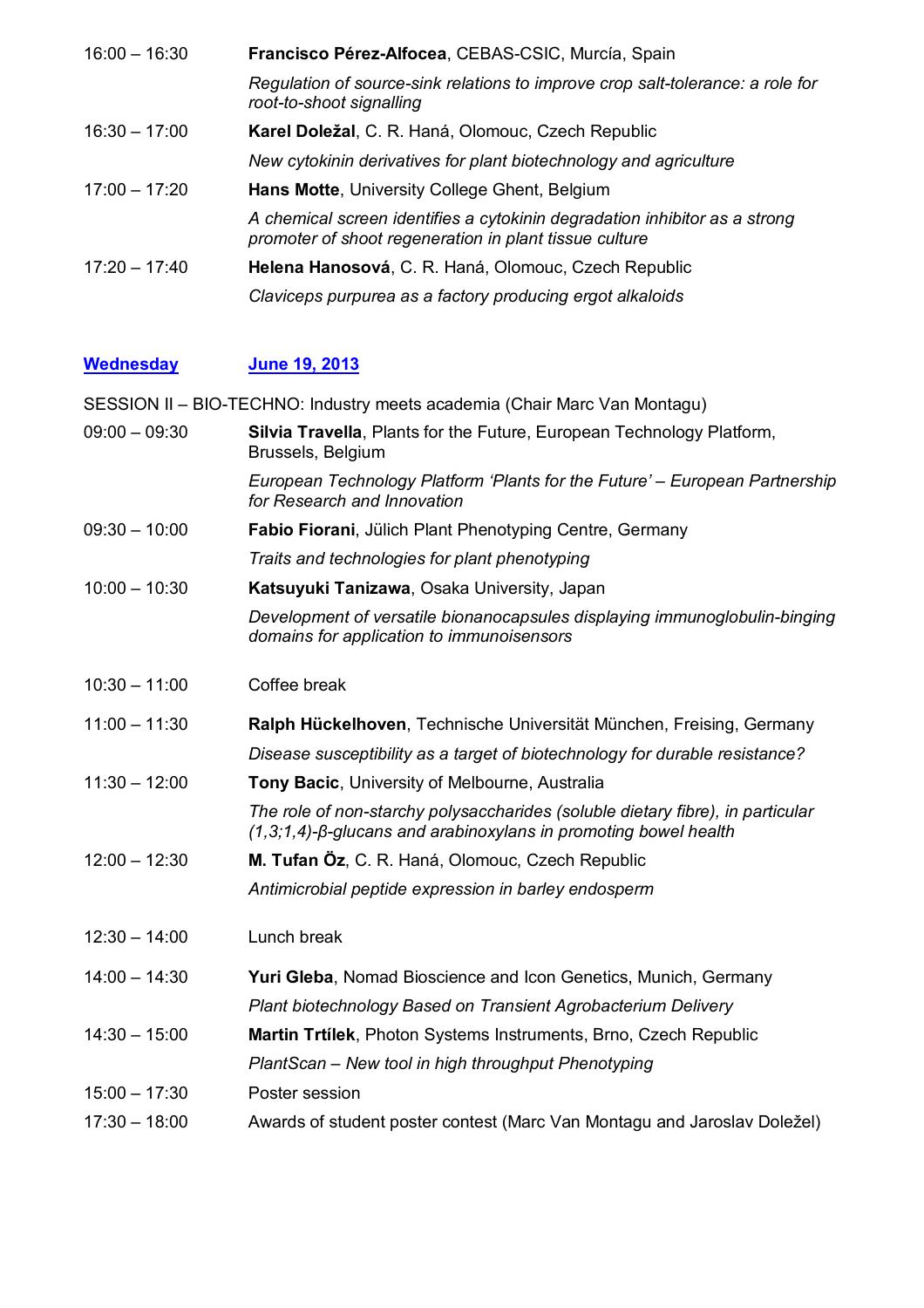| <b>Thursday</b> | June 20, 2013                                                                                                                                                                                                                                           |
|-----------------|---------------------------------------------------------------------------------------------------------------------------------------------------------------------------------------------------------------------------------------------------------|
|                 | SESSION III – Plant stress responses and tolerance (Chair Jozef Šamaj)                                                                                                                                                                                  |
| $09:00 - 09:30$ | Heribert Hirt, EPSO and URGV Plant Genomics, Evry, France                                                                                                                                                                                               |
|                 | New insights into plant-microbe signalling                                                                                                                                                                                                              |
| $09:30 - 10:00$ | Claus Wasternack, University of Halle, Germany                                                                                                                                                                                                          |
|                 | Action of jasmonates in stress responoses and development – advanced<br>aspects                                                                                                                                                                         |
| $10:00 - 10:30$ | Marek Šebela, C. R. Haná, Olomouc, Czech Republic                                                                                                                                                                                                       |
|                 | MALDI mass spectrometry of intact fungal microorganisms                                                                                                                                                                                                 |
| $10:30 - 11:00$ | Coffee break                                                                                                                                                                                                                                            |
| $11:00 - 11:30$ | <b>Tibor Pechan, Mississippi State University, USA</b>                                                                                                                                                                                                  |
|                 | Maize defense against insect and fungus attacks                                                                                                                                                                                                         |
| $11:30 - 11:50$ | Roman Hobza, C. R. Haná, Olomouc, Czech Republic                                                                                                                                                                                                        |
|                 | Heavy metal stress in plants – from weeds to crops                                                                                                                                                                                                      |
| $11:50 - 12:10$ | Pavel Vítámvás, Crop Research Institute, Prague, Czech Republic                                                                                                                                                                                         |
|                 | Cereals proteome changes under cold stress                                                                                                                                                                                                              |
| $12:10 - 12:30$ | Palmiro Poltronieri, CNR-ISPA, Lecce, Italy                                                                                                                                                                                                             |
|                 | Exploiting specific isoforms of lipoxygenase, allene oxide synthase genes in<br>the jasmonic acid biosynthesis pathway and specific classes of small RNAs in<br>roots, to select varieties and hybrids better tolerating abiotic stresses in<br>legumes |
| $12:30 - 14:00$ | Lunch break                                                                                                                                                                                                                                             |
|                 | SESSION III - Plant stress responses and tolerance (Chair Marek Šebela)                                                                                                                                                                                 |
| $14:00 - 14:30$ | Thierry Gaude, École Normale Supérieure de Lyon, France                                                                                                                                                                                                 |
|                 | Nutrient deprivation in Arabidopsis reveals a function for the retromer complex<br>in autophagy                                                                                                                                                         |
| $14:30 - 15:00$ | <b>Irene Lichtscheidl, University of Vienna, Austria</b>                                                                                                                                                                                                |
|                 | Support of plant growth by soil microbes for phytoremediation of heavy metal<br>soil                                                                                                                                                                    |
| $15:00 - 15:30$ | Jozef Šamaj, C. R. Haná, Olomouc, Czech Republic                                                                                                                                                                                                        |
|                 | Abiotic stress signalling by MAPKs in Arabidopsis thaliana                                                                                                                                                                                              |
| $15:30 - 16:00$ | Coffee break                                                                                                                                                                                                                                            |
| $16:00 - 16:30$ | <b>Anastasios Melis, University of California, Berkeley, CA, USA</b>                                                                                                                                                                                    |
|                 | Photosynthesis-to-fuels: maximizing solar-to-product efficiencies                                                                                                                                                                                       |
| $16:30 - 16:50$ | <b>Jens D. Berger, CSIRO Plant Industry, Australia</b>                                                                                                                                                                                                  |
|                 | Mediterranean adaptive strategies: Phenology, productivity and water<br>relations in wild and domesticated Lupinus luteus L. from habitats with<br>contrasting terminal drought                                                                         |